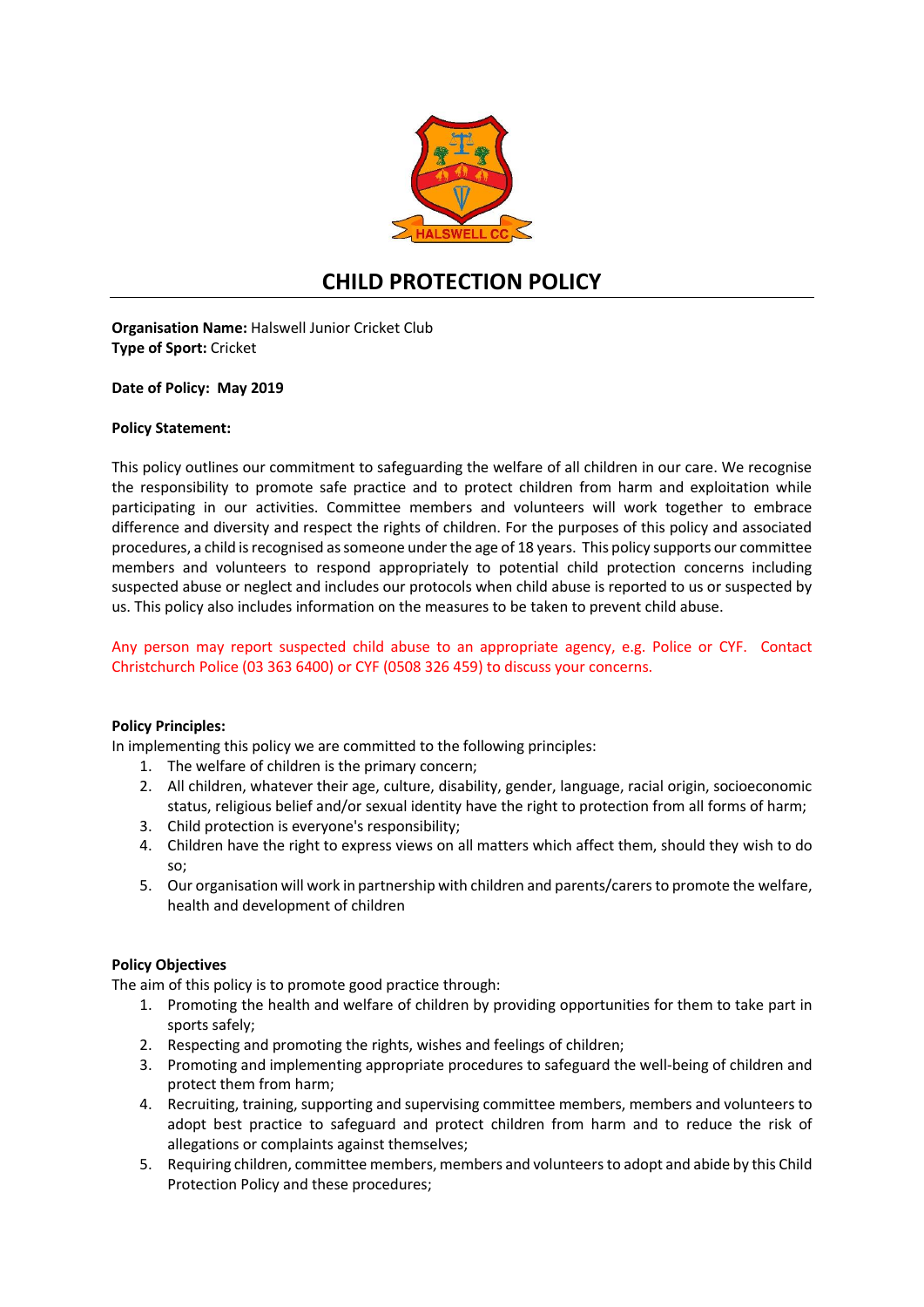- 6. Responding to any allegations of misconduct or harm to children in line with this Policy and these procedures, as well as implementing, where appropriate, the relevant investigative, disciplinary and appeals procedures;
- **7.** Regularly monitoring and evaluating the implementation of this Policy and these procedures.

# **Definitions**

- **Child protection –** activities carried out to ensure that children are safe in cases where there is suspected abuse or neglect or are at risk of abuse or neglect.
- **Child, Youth and Family**  the agency responsible for investigating and responding to suspected abuse and neglect and for providing care and protection to children found to be in need.
- **New Zealand Police**  the agency responsible for responding to situations where a child is in immediate danger and for working with Child, Youth and Family in child protection work and investigating cases of abuse or neglect where an offence may have occurred.
- **Physical abuse**  any acts that may result in physical harm of a child or young person. It can be, but is not limited to: bruising, cutting, hitting, kicking, shaking or injury caused by environmental conditions, unsafe equipment and/or facilities, poor technique or utilising training methods which are inappropriate for the age and physiological development of the child.
- **Sexual abuse**  any acts that involve forcing or enticing a child to take part in sexual activities, whether or not they are aware of what is happening. Sexual abuse can be, but is not limited to:
	- **Contact abuse:** touching breasts, genital/anal fondling, masturbation, oral sex, penetrative or nonpenetrative contact with the anus or genitals, encouraging the child to perform such acts on the perpetrator or another, involvement of the child in activities for the purposes of pornography or prostitution.
	- **Non-contact abuse:** exhibitionism, voyeurism, exposure to pornographic or sexual imagery, inappropriate photography or depictions of sexual or suggestive behaviours or comments.
- **Emotional abuse**  any act or omission that results in adverse or impaired psychological, social, intellectual and emotional functioning or development. This can include:
	- Undermining a child's self-esteem through patterns of isolation, degradation, constant criticism or negative comparison to others. Isolating, corrupting, exploiting or terrorizing a child can also be emotional abuse.
	- Creating social harm through damaging the relationships that children have with other children and adults
	- Causing cultural harm which occurs when a child's beliefs or practices are not acknowledged or accepted
- **Neglect**  neglect is the obvious as physical abuse, it is just as serious. Neglect may include but is not restricted to:
- Not providing the necessities of life like water, food and clothing
	- Neglectful supervision (failing to provide developmentally appropriate supervision leading to increased risk of harm).
	- Failing to provide medical care when necessary
	- Abandonment (leaving a child or young person in a situation without arranging necessary care for them and with no intention of returning)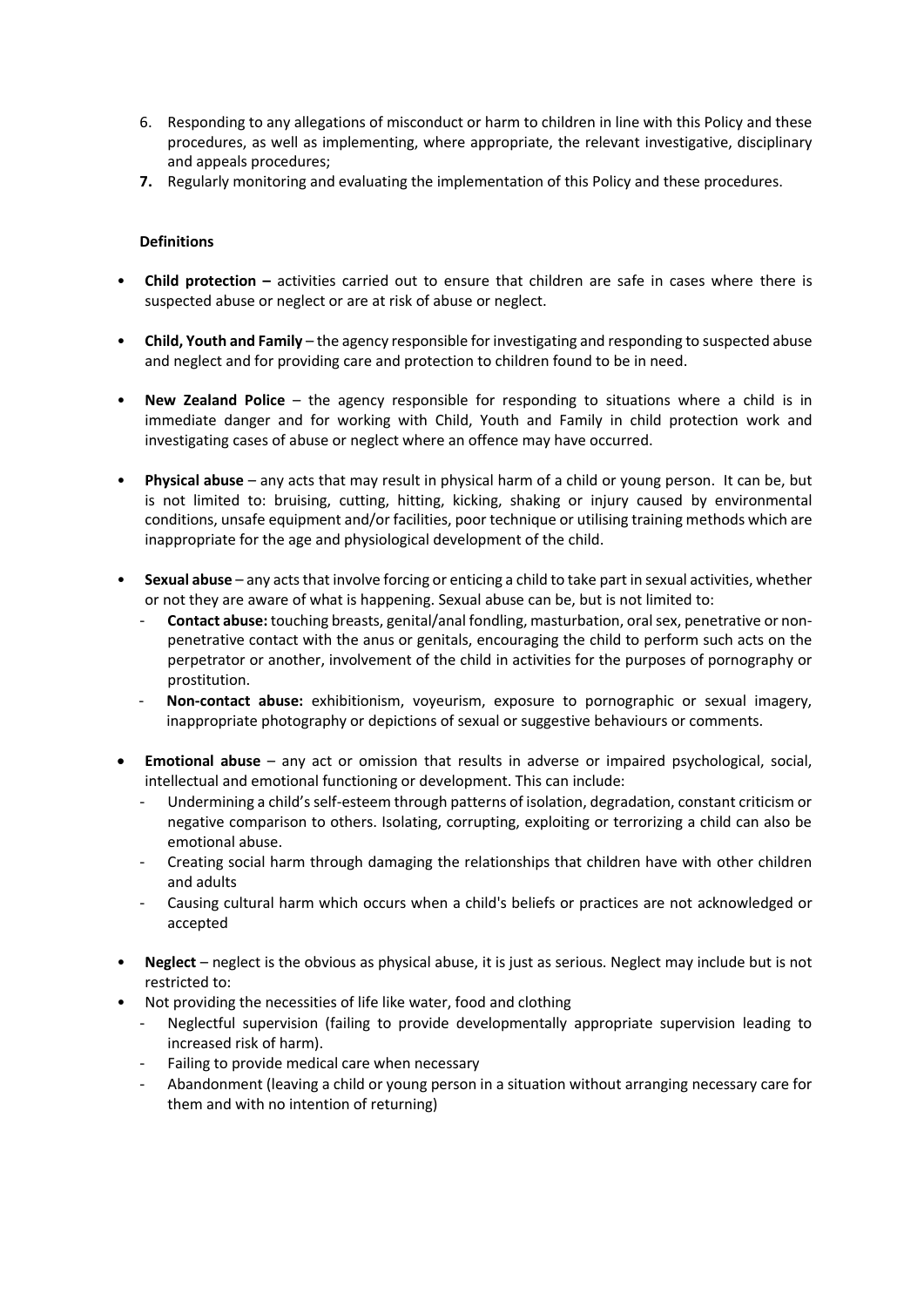## **PROCEDURES:**

## **Code of Behaviour/Conduct:**

These protocols provide guidance to those working with children by outlining good practice. The intention of these protocols is to reduce the likelihood of harm to a child as well as minimising the risk of an allegation or complaint being made.

Good practice amongst committee members, coaches, officials and volunteers means:

## 1. **Applying a child-centred approach where all children are treated equally and with dignity**

- Activities should be appropriate for the age and development of the children involved;
- Ensure feedback to children is about their performance and not of a personal nature;
- Use positive and age-appropriate language when talking to children and in their presence;
- Refer and deal with concerns regarding safeguarding children according to the steps within this policy.
- 2. **Creating a safe and open working environment that also reduces risk to committee members and volunteers**
	- Exercise common sense;
	- Work in an open environment avoiding private or unobserved situations and encourage open communication;
	- Do not send children off to train alone and out of sight and supervision;
	- Ensure that children use appropriate protective gear;
	- Ensure that all physical contact with children is relevant and appropriate to the activity;
	- Seek permission to touch when doing the above:
	- Do not engage in any intimate, over-familiar or sexual relationships with people under the age of 18 years;
	- Ensure that any filming or photography of children is appropriate;
	- Explain the purpose and obtain consent (from parents/caregivers) prior to filming or photographing children;
	- Request parental consent before transporting children in a vehicle ensure that the vehicle is insured and has a current Warrant of Fitness and registration;
	- Ensure you have parental consent to administer first aid if required;
	- Do not use alcohol in the presence of children and do not offer alcohol to children;
	- Ensure that all electronic communication with children remains brief and relevant to the coach/athlete relationship or team administration. Ideally, communication should be between the coach and parent in the first instance;
	- Do not allow parents, coaches, other children, or spectators to engage in any type of bullying behaviour (this includes cyber/text bullying);
	- Do not engage in any bullying activity;
	- Never reduce a child to tears as a form of control or deliberately do something to make someone feel diminished or embarrassed;
	- Never use inappropriate language, or allow other children to use inappropriate language unchallenged (e.g. swearing, name calling/put downs, sarcasm, innuendo, sexualised connotations, culturally or racially offensive comments);
	- Never yell or shout at children as a reprimand or in response to anger;
	- Never make sexually suggestive comments or actions to, or in the vicinity of a child/young person, even in fun;
	- Never engage in rough, physically or sexually provocative games.

# 3. **Avoiding situations where you are alone with a child**

- Avoid private or unobserved situations, including being alone with a child in the changing rooms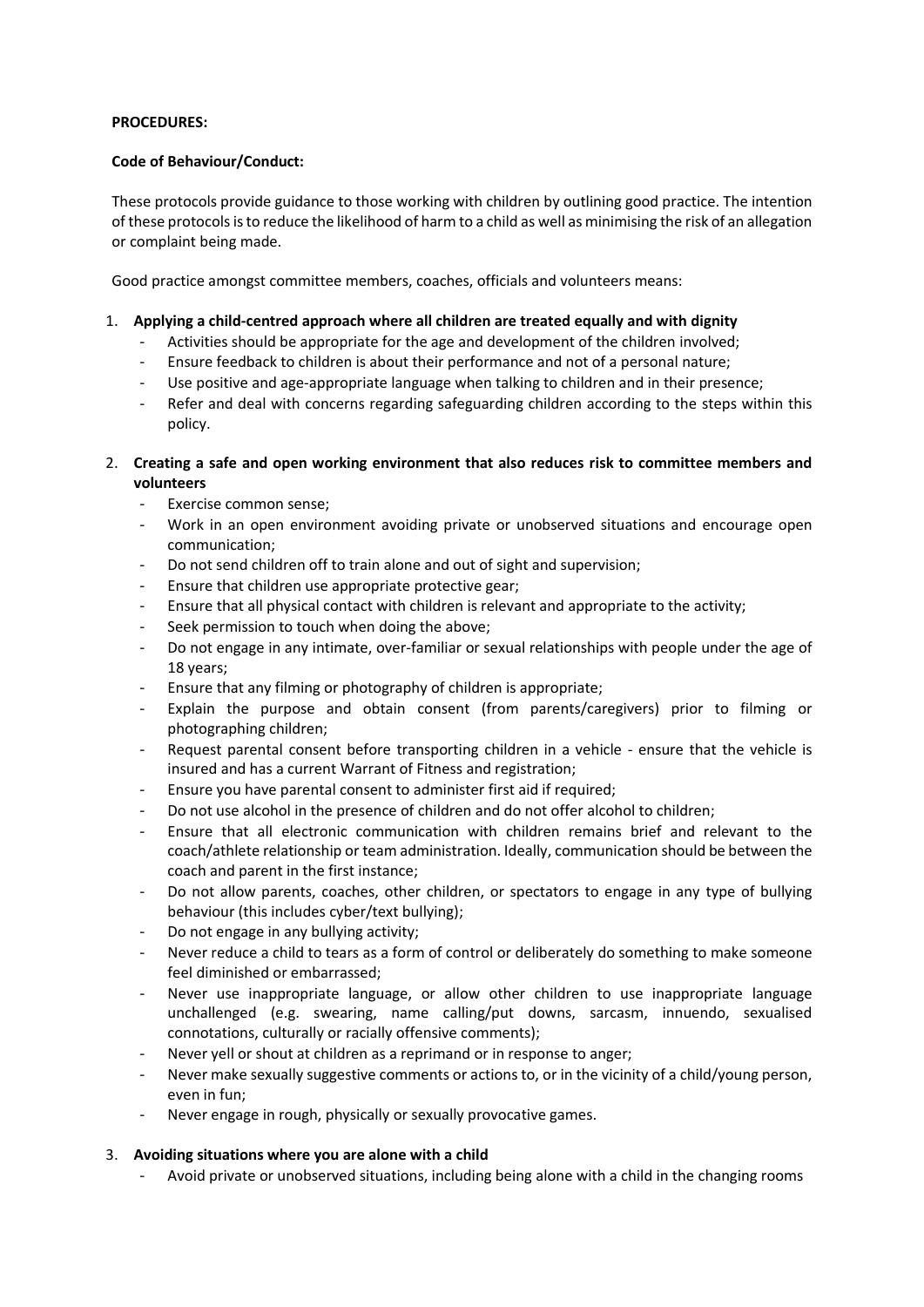- Avoid entering changing rooms if you must enter, knock and announce yourself and try to have at least one other adult with you
- Avoid driving a child unaccompanied

# **Recruitment and Training Processes for Committee members and Volunteers**:

It is important that the best effort is made to ensure that appropriate people are working with children in our sport. To ensure this happens we will ensure:

- All coaches (paid or unpaid) are vetted for their suitability to work with children/young people and must agree to a police check as part of the recruitment process;
- A Child Protection Officer will be appointed by the club for the purposes of providing advice and guidance to the club in relation to matters relating to the safety and wellbeing of children who access our services. The Child Protection Officer will be somebody who;
	- o Has experience working with children;
	- $\circ$  Demonstrates a history of considered decision making when dealing with sensitive and challenging scenarios;
	- o Can provide two referees that will be contacted by telephone;
	- o Provides consent to undergo a police check;
	- o Agrees to undergo training for the role. The club will ensure the Child Protection Officer receives suitable training to ensure they are equipped with the skills necessary for this role;
	- $\circ$  Is able to maintain current knowledge with local and central government policy regarding Child Protection.
- Child Protection matters will form part of the training provided to coaches to ensure they are working safely and effectively with children and feel confident to identify and respond to any unacceptable behaviours or practices;
- The Child Protection Officer will keep a record of all those who have received this training. This training and a police clearance will be required to be completed at least every 3 years.

## **Confidentiality and Information Sharing**

-

- Committee members and volunteers should be aware that:
	- The Privacy Act 1993 and the Children, Young Persons, and their Families Act 1989 allow information to be shared to keep children safe when abuse or suspected abuse is reported or investigated. Note that under sections 15 and 16 of the CYPF Act, any person who believes that a child has been, or is likely to be, harmed physically, emotionally or sexually or ill-treated, abused, neglected or deprived may report the matter to Child, Youth and Family or the Police and, provided the report is made in good faith, no civil, criminal or disciplinary proceedings may be brought against them.
- We encourage good communication with the Child Protection Officer, CYF/police to keep children safe. Requests for information from agencies such as CYF or the police should be referred directly to the Child Protection Officer, who is responsible for ensuring such requests are dealt with promptly and appropriately. Upon their request, information can or must be released to a CYF social worker, police officer or care and protection coordinator (Section 66 CYF Act).
- Release of information to others, outside of these categories, does not attract the same protection and therefore care is required when regarding such requests for information from third parties.

## **Handling situations where harm or abuse are suspected, witnessed, reported or disclosed:**

- Ensure the child is safe from immediate harm;
- LISTEN to the child and reassure them;
- RECORD accurately and appropriately any information received/observed;
- CONSULT immediately with the Child Protection Officer;